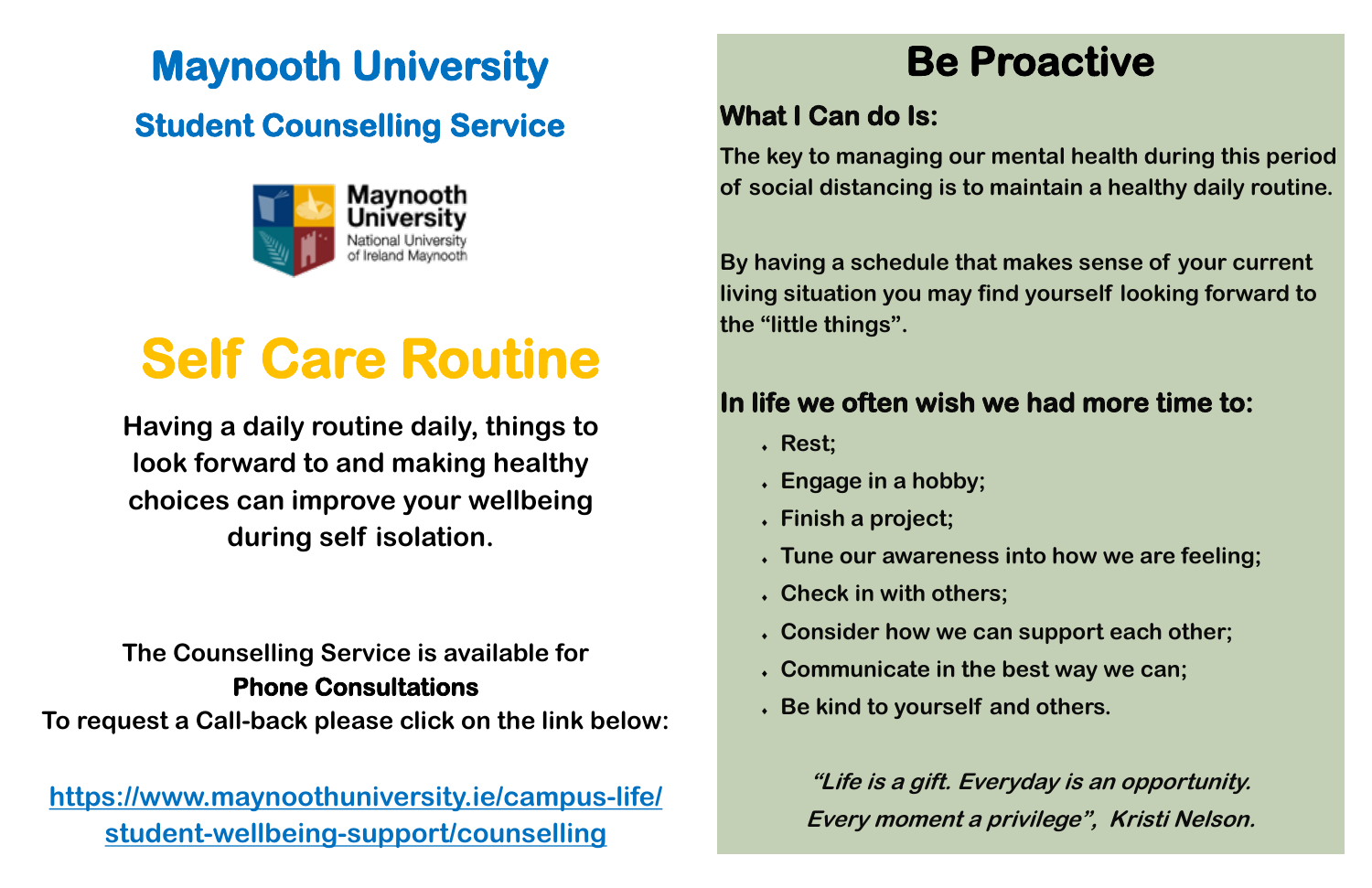## **Connection**

- **Organise a get together online;**
- **Make a phone call;**
- **Use Face Time - seeing a friendly face helps you feel connected;**
- **Play a board game with your family, especially the younger brothers/ sisters;**
- **Stay connected to your Department for updates;**
- **Sign up for a webinar;**
- **Organise a Study Group;**
- **Take a virtual tour of museum [https://www.theguardian.com/travel/2020/mar/23/10-of-the](https://www.theguardian.com/travel/2020/mar/23/10-of-the-worlds-best-virtual-museum-and-art-gallery-tours)[worlds-best-virtual-museum-and-art-gallery-tours](https://www.theguardian.com/travel/2020/mar/23/10-of-the-worlds-best-virtual-museum-and-art-gallery-tours) ;**
- **Use this time to improve on a skill or learn a new one.**





- **Maintain a regular sleep and wake-up time;**
- **Create a good sleep environment;**
- **Distract your mind by reading or listening to music or using relaxation techniques;**
- **Writing down what's on your mind can help - make a todo list;**
- **Avoid caffeine and alcohol close to bed time;**
- **Avoid large meals before bedtime;**
- **Avoid strenuous exercise within four hours before sleep;**
- **Minimize light, noise, and temperature in the room;**

 $\blacklozenge$ 

**Keep a routine: Get up, get dressed & engage with the day.**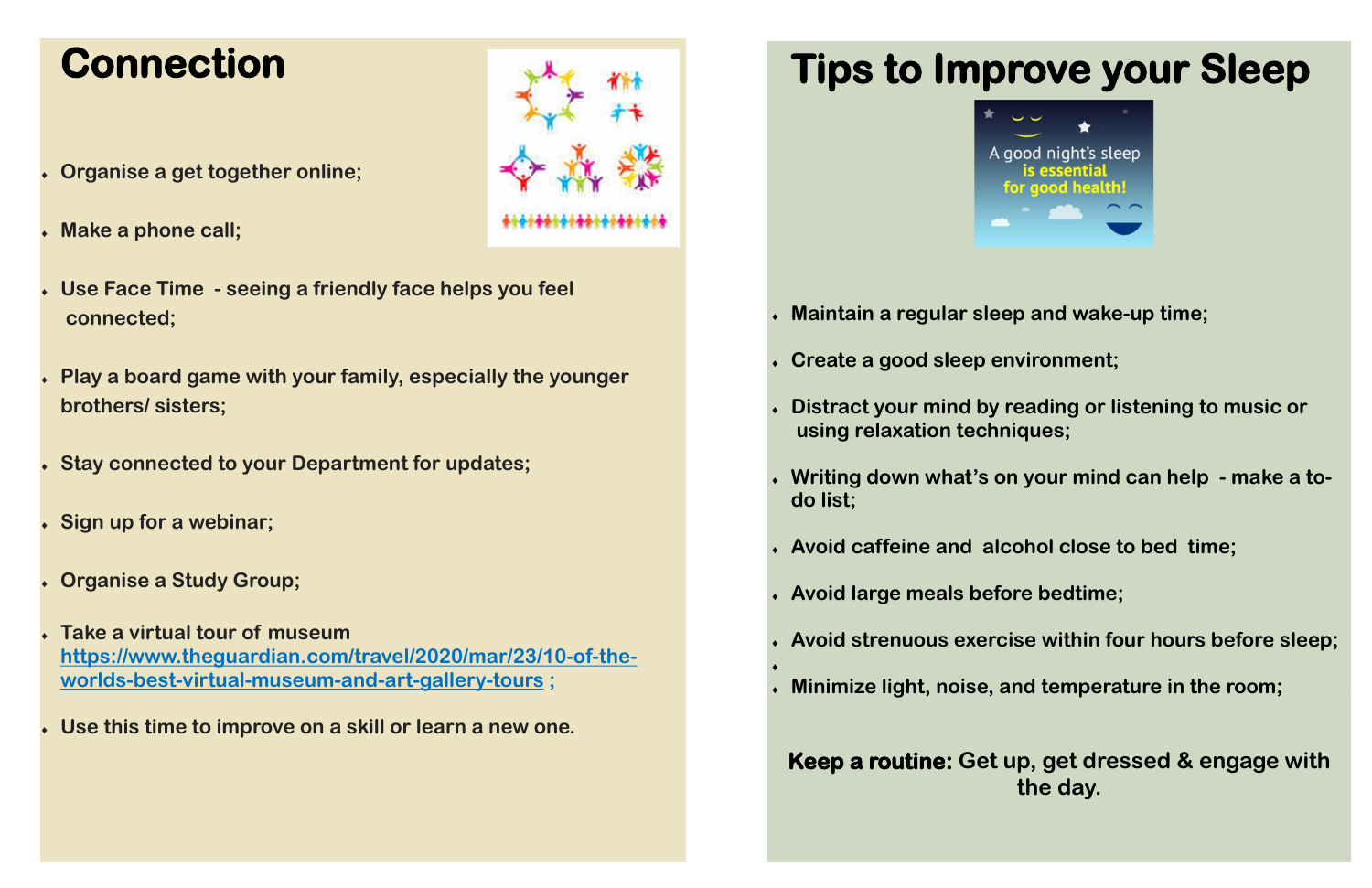## **Diet**

- **Have a look at the food pyramid and see how you are managing to balance your diet;**
- **Prepare or cook meals, it's cheaper and saves time so you are ready for the next day;**
- **Eat more Fruit and Veg. Plan your menu for the week, avoid comfort eating;**
- **Try out an alternative snack to sweets or chocolate why not opt for rice cakes, nuts, seeds or dried fruit;**
- **Ask a your family/ friends to show you recipes for healthy meals;**
- **Stop Smoking or join a support group online to quit smoking (link);**
- **Take a month off alcohol.**

### **Useful Websites:**

- **<https://www.fsai.ie/faq/coronavirus.html>**
- **<https://easyfood.ie/>**
- **https://www.hse.ie/healthyeating**

### **[https://www.safefood.eu/SafeFood/media/](https://www.safefood.eu/SafeFood/media/SafeFoodLibrary/Documents/Healthy%20Eating/Food-Pyramid-leaflet.pdf) [SafeFoodLibrary/](https://www.safefood.eu/SafeFood/media/SafeFoodLibrary/Documents/Healthy%20Eating/Food-Pyramid-leaflet.pdf)**

**[Documents/Healthy%20Eating/Food-Pyramid](https://www.safefood.eu/SafeFood/media/SafeFoodLibrary/Documents/Healthy%20Eating/Food-Pyramid-leaflet.pdf)[leaflet.pdf](https://www.safefood.eu/SafeFood/media/SafeFoodLibrary/Documents/Healthy%20Eating/Food-Pyramid-leaflet.pdf)**